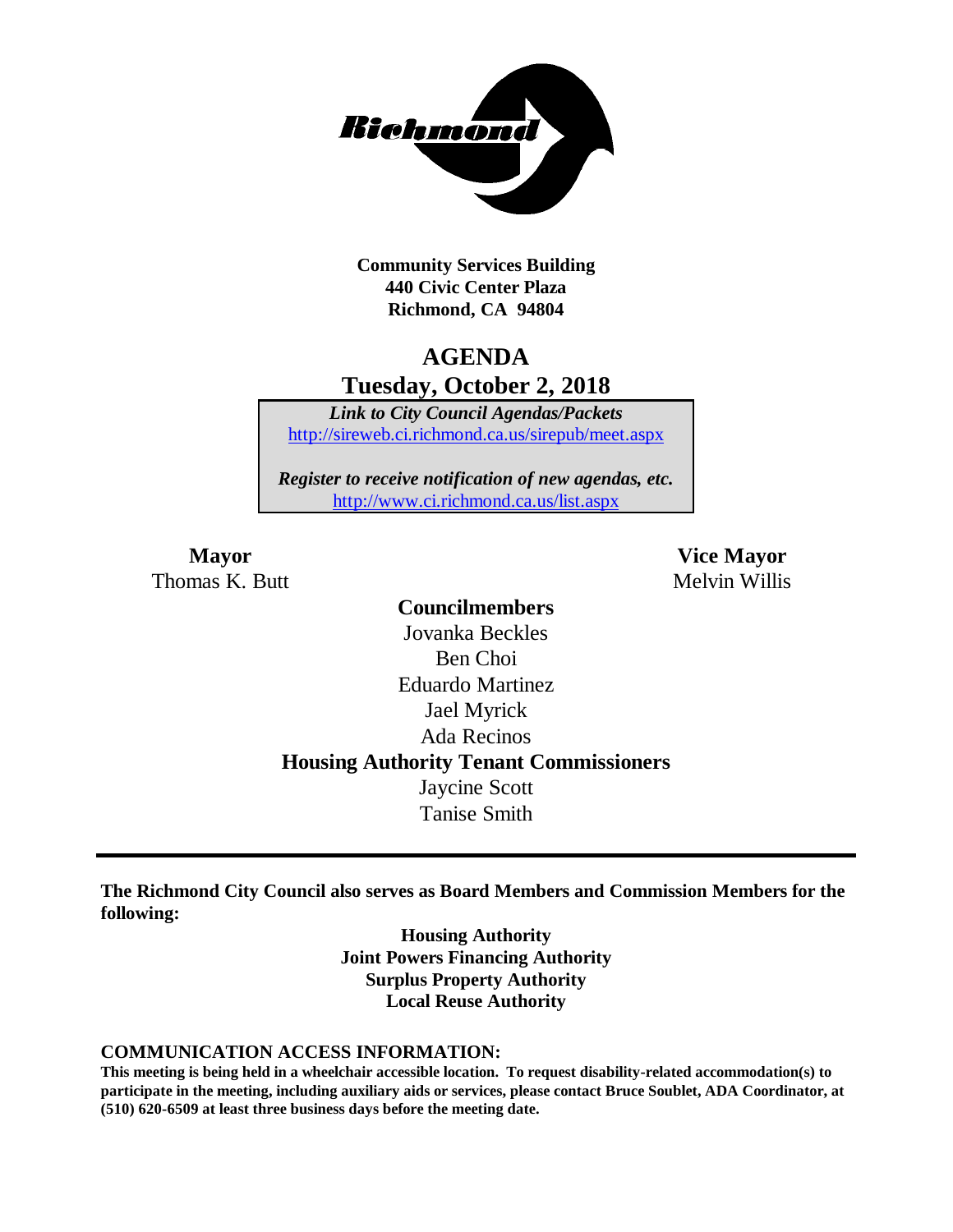# **MEETING PROCEDURES**

The City of Richmond encourages community participation at its City Council meetings and has established procedures that are intended to accommodate public input in a timely and time-sensitive way. As a courtesy to all members of the public who wish to participate in City Council meetings, please observe the following procedures:

**PUBLIC COMMENT ON AGENDA ITEMS:** Anyone who desires to address the City Council on items appearing on the agenda must complete and file a pink speaker's card with the City Clerk **prior** to the City Council's consideration of the item. Once the City Clerk has announced the item, no person shall be permitted to speak on the item other than those persons who have submitted their names to the City Clerk. Your name will be called when the item is announced for discussion. **Each speaker will be allowed up to TWO (2) MINUTES to address the City Council on NON-PUBLIC HEARING items listed on the agenda. Speakers are allowed up to THREE (3) minutes on PUBLIC HEARING items.**

**OPEN FORUM FOR PUBLIC COMMENT:** Individuals who would like to address the City Council on matters not listed on the agenda or on items remaining on the consent calendar may do so under Open Forum. All speakers must complete and file a pink speaker's card with the City Clerk **prior** to the commencement of Open Forum. The amount of time allotted to individual speakers shall be determined based on the number of persons requesting to speak during this item. **The time allocation for each speaker will be as follows:** 15 or fewer speakers, a maximum of 2 minutes; 16 to 24 speakers, a maximum of 1 and one-half minutes; and 25 or more speakers, a maximum of 1 minute.

#### **SPEAKERS ARE REQUESTED TO OCCUPY THE RESERVED SEATS IN THE FRONT ROW BEHIND THE SPEAKER'S PODIUM AS THEIR NAME IS ANNOUNCED BY THE CITY CLERK.**

**CONSENT CALENDAR:** Consent Calendar items are considered routine and will be enacted, approved or adopted by one motion unless a request for removal for discussion or explanation is received from the audience or the City Council. A member of the audience requesting to remove an item from the consent calendar that is sponsored by City staff must first complete a speaker's card and discuss the item with a City staff person who has knowledge of the subject material **prior** to filing the card with the City Clerk and **prior** to the City Council's consideration of Agenda Review. Councilmembers who request to remove an item from the consent calendar must do so during Agenda Review. An item removed from the Consent Calendar may be placed anywhere on the agenda following the City Council's agenda review.

**CONDUCT AT MEETINGS:** Richmond City Council meetings are limited public forums during which the City strives to provide an open, safe atmosphere and promote robust public debate. Members of the public, however, must comply with state law, as well as the City's laws and procedures and may not actually disrupt the orderly conduct of these meetings. The public, for example, may not shout or use amplifying devices, must submit comment cards and speak during their allotted time, may not create a physical disturbance, may not speak on matters unrelated to issues within the jurisdiction of the City Council or the agenda item at hand, and may not cause immediate threats to public safety.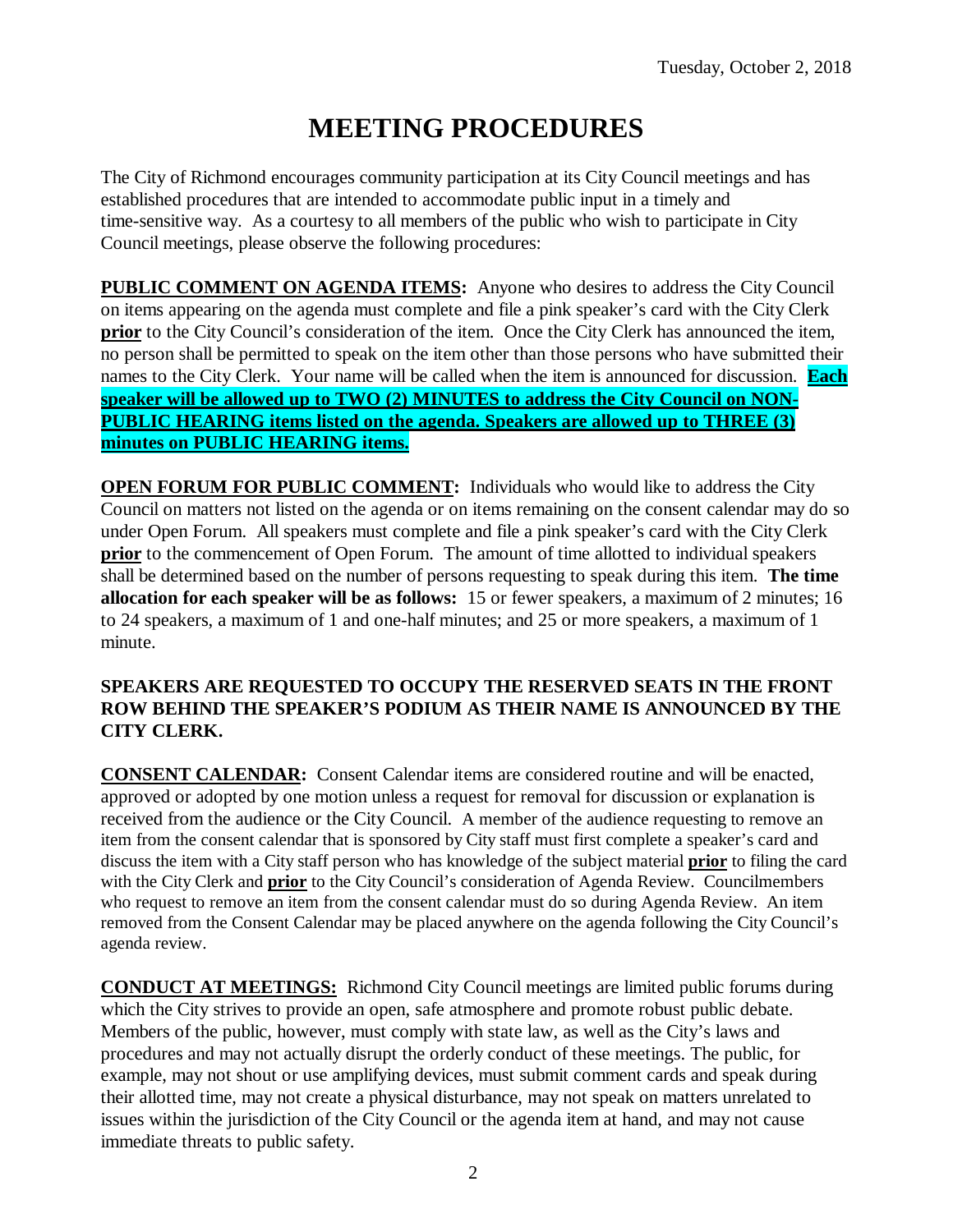**CITY HARASSMENT POLICY:** The City invites public comment and critique about its operations, including comment about the performance of its public officials and employees, at the public meetings of the City Council and boards and commissions. However, discriminatory or harassing comments about or in the presence of City employees, even comments by third parties, may create a hostile work environment, if severe or pervasive. The City prohibits harassment against an applicant, employee, or contractor on the basis of race, religious creed, color, national origin, ancestry, physical disability, medical condition, mental disability, marital status, sex (including pregnancy, childbirth, and related medical conditions), sexual orientation, gender identity, age or veteran status, or any other characteristic protected by federal, state or local law. In order to acknowledge the public's right to comment on City operations at public meetings, which could include comments that violate the City's harassment policy if such comments do not cause an actual disruption under the Council Rules and Procedures, while taking reasonable steps to protect City employees from discrimination and harassment, City Boards and Commissions shall adhere to the following procedures. If any person makes a harassing remark at a public meeting that violates the above City policy prohibiting harassment, the presiding officer of the meeting may, at the conclusion of the speaker's remarks and allotted time: (a) remind the public that the City's Policy Regarding Harassment of its Employees is contained in the written posted agenda; and (b) state that comments in violation of City policy are not condoned by the City and will play no role in City decisions. If any person makes a harassing remark at a public meeting that violates the above City policy, any City employee in the room who is offended by remarks violating the City's policy is excused from attendance at the meeting. No City employee is compelled to remain in attendance where it appears likely that speakers will make further harassing comments. If an employee leaves a City meeting for this reason, the presiding officer may send a designee to notify any offended employee who has left the meeting when those comments are likely concluded so that the employee may return to the meeting. The presiding officer may remind an employee or any council or board or commission member that he or she may leave the meeting if a remark violating the City's harassment policy is made. These procedures supplement the Council Rules and Procedures relating to disruption of orderly conduct at Council meetings.

Any law enforcement officer on duty or whose service is commanded by the presiding officer shall be Sergeant-at-Arms of the Council meetings. He/she, or they, shall carry out all orders and instructions given by the presiding officer for the purpose of maintaining order and decorum at the Council meetings (City Council Rules of Procedure and Order Section III F, RMC Section 2.12.030).

**\*\*\*\*\*\*\*\*\*\*\*\*\*\*\*\*\*\*\*\*\*\*\*\*\*\*\*\*\*\*\*\*\*\*\*\*\*\*\*\*\*\*\*\*\*\*\*\*\*\*\*\*\*\*\*\*\*\***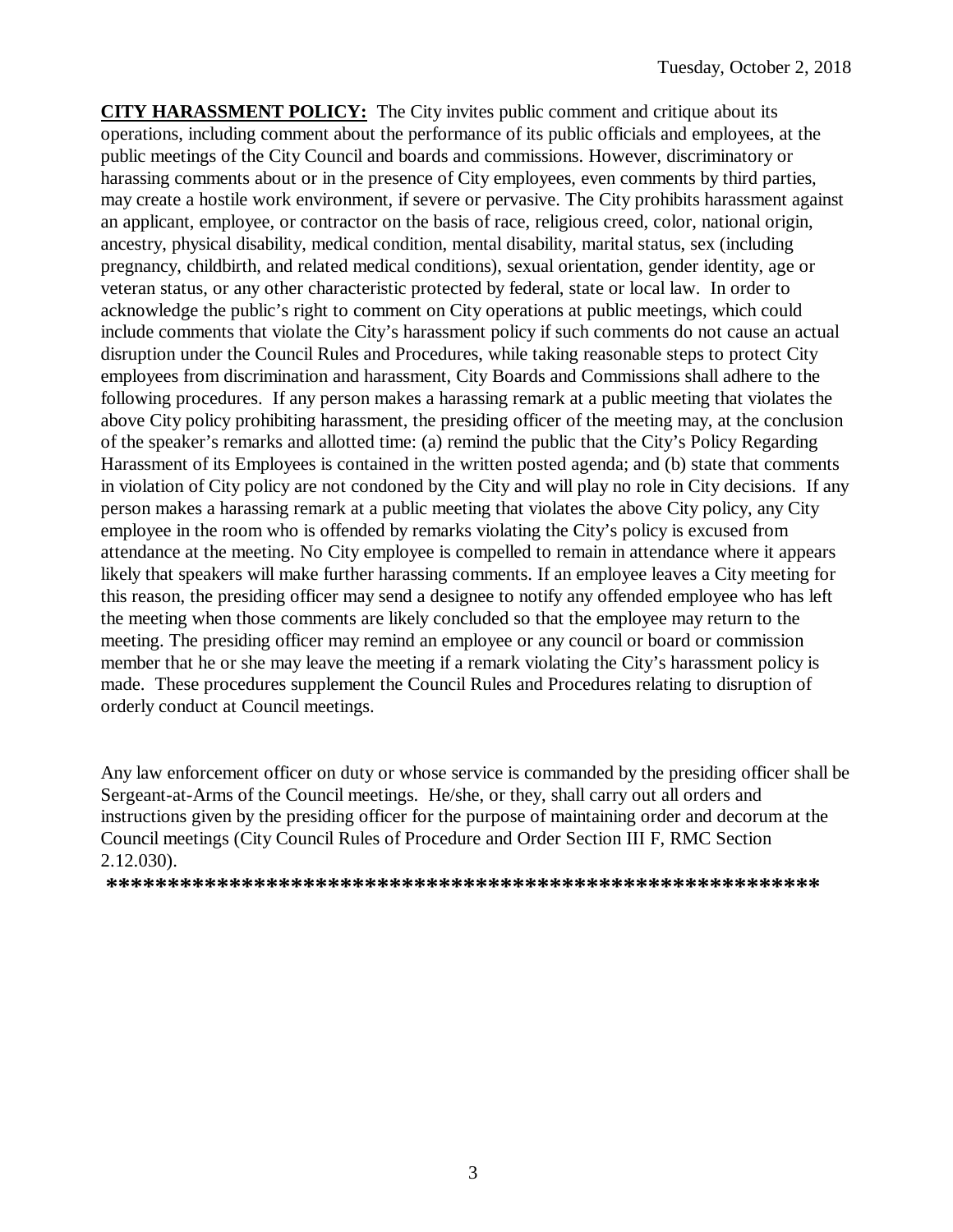## **OPEN SESSION TO HEAR PUBLIC COMMENT BEFORE CLOSED SESSION**

5:00 p.m.

### **A. ROLL CALL**

#### **B. PUBLIC COMMENT BEFORE CLOSED SESSION**

#### **C. ADJOURN TO CLOSED SESSION**

## **CLOSED SESSION**

Shimada Room of the Community Services Building

#### **CITY COUNCIL**

CONFERENCE WITH LEGAL COUNSEL - EXISTING LITIGATION (Subdivision [a] of Government Code Section 54956.9):

Flowers vs. City of Richmond et al.

SPRAWLDEF vs. City of Richmond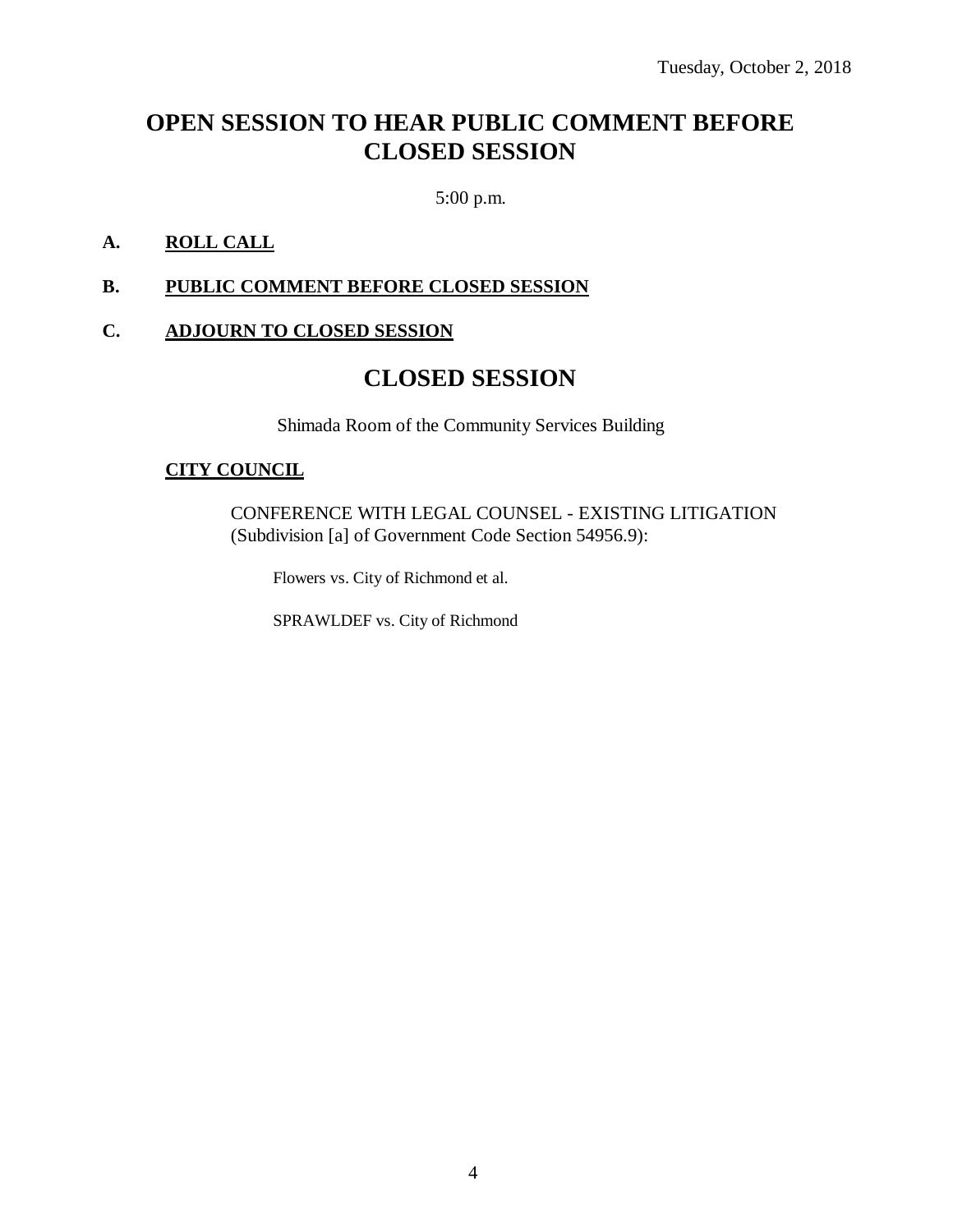## **REGULAR MEETING OF THE RICHMOND CITY COUNCIL**

6:30 p.m.

- **A. PLEDGE TO THE FLAG**
- **B. ROLL CALL**
- **C. STATEMENT OF CONFLICT OF INTEREST**
- **D. AGENDA REVIEW**

### **E. REPORT FROM THE CITY ATTORNEY OF FINAL DECISIONS MADE DURING CLOSED SESSION**

- **F. REPORT FROM THE CITY MANAGER**
- **G. OPEN FORUM FOR PUBLIC COMMENT**

#### **H. CITY COUNCIL CONSENT CALENDAR**

- **H-1.** APPROVE contracts for the Harbor 8 project with POGO Park for project management and construction services in an amount not to exceed \$490,000, and mack5 for project advisory services in an amount not to exceed \$31,500 - Engineering and Capital Improvement Projects Department (Yader A. Bermudez 774-6300).
- **H-2.** RECEIVE a report on the updated implementation timeline of Assembly Bill 262 and the California Buy Clean Act - Engineering and Capital Improvement Projects Department (Yader Bermudez 774-6300/Tawfic Halaby 621-1612).
- **H-3.** APPROVE a three-year contract with GovInvest Inc. for licenses to use its pension and other post-employment benefits forecasting model, with a limit not to exceed an aggregate of \$118,000, for a term beginning October 2, 2018, through October 2, 2021 - Finance Department (Belinda Warner/Markisha Guillory 620- 6740).
- **H-4.** ADOPT a resolution approving the City of Richmond Investment Policy Finance Department (Belinda Warner 620-6740).
- **H-5.** ADOPT a resolution approving the Debt Policy and Swap Policy for Fiscal Year 2018-19 - Finance Department (Belinda Warner 620-6740).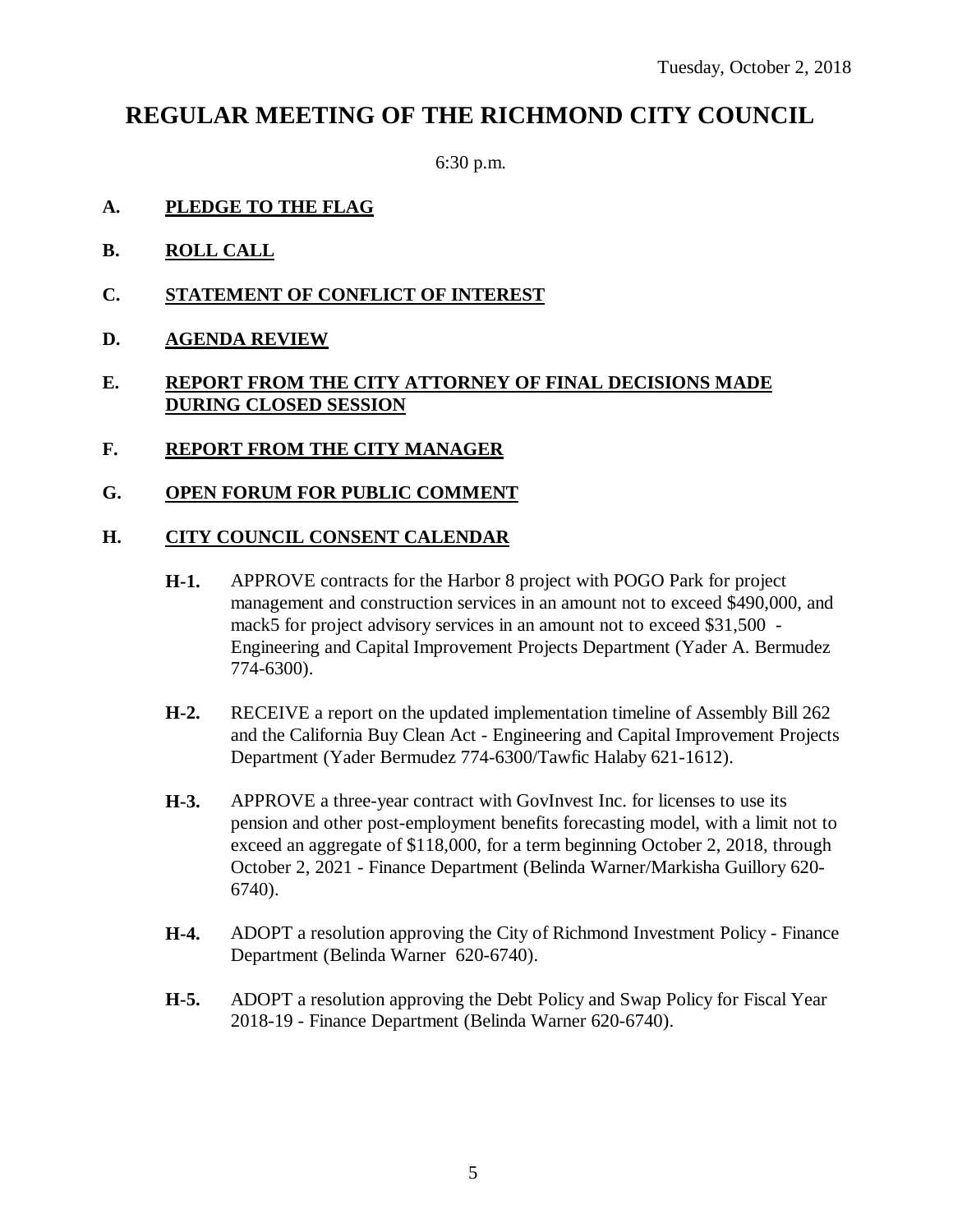- **H-6.** APPROVE a contract amendment with BLD Consulting to continue to provide data management planning, configuration, customization and reporting services for Fire Department's Records Management System, increasing the contract by \$42,000, for a total amount not to exceed \$84,000, and extending the term of the contract through October 31, 2021 - Fire Department (Chief Adrian Sheppard 307-8041).
- **H-7.** INTRODUCE an ordinance amending Richmond Municipal Code Article VI, Building Regulations by adding a new Chapter 6.49 Permit Process for Electric Vehicle Charging Stations; to implement AB 1236 setting forth procedures for an expedited permitting process for electric vehicle charging stations - Planning and Building Services Department (Richard Mitchell 620-6706).
- **H-8.** APPROVE an amendment to the contract with Socrata, Inc. for maintenance of the Richmond Open Data portal, increasing the contract by \$21,000, for a total amount not to exceed \$91,400, and extending the term through October 31, 2019 - Police Department (Chief Allwyn Brown 621-1802).
- **H-9.** ADOPT a resolution declaring a shelter crisis in order to receive emergency funding support to expand and improve homelessness services both within Richmond and for individuals and families across the county - Vice Mayor Melvin Willis (412-2050).
- **H-10.** APPROVE actions to update the Planning Commission; APPOINT Nancy Baer, reappointment, seat #1, term expiration date June 30, 2020, Jen Loy, reappointment, seat #2, term expiration date June 30, 2020, Andrew Butt, reappointment, seat #4, term expiration date June 30, 2020, Yu-Hsiang 'Michael' Huang, reappointment, seat #5, term expiration date June 30, 2020, Claudia Garcia, reappointment, seat #6, term expiration date June 30, 2020, and Macy Leung, new appointment, seat #7, term expiration date June 30, 2020 - Office of the Mayor (Mayor Tom Butt 620-6503). **This item was continued from the September 18 and 25, 2018, meetings.**
- **H-11.** APPROVE the minutes of the September 11 and 18, 2018, regular Richmond City Council meetings - City Clerk's Office (Pamela Christian 620-6513).

### **I. PUBLIC HEARINGS**

**I-1.** HOLD a public hearing to ADOPT a resolution of intention to abandon and vacate a portion of South 47th Street public easement north of Florida Avenue and south of Ohio Avenue, at the request of the developer/owner Miraflores Community Devco., LLC - Engineering and Capital Improvement Projects Department (Yader Bermudez 774-6300).